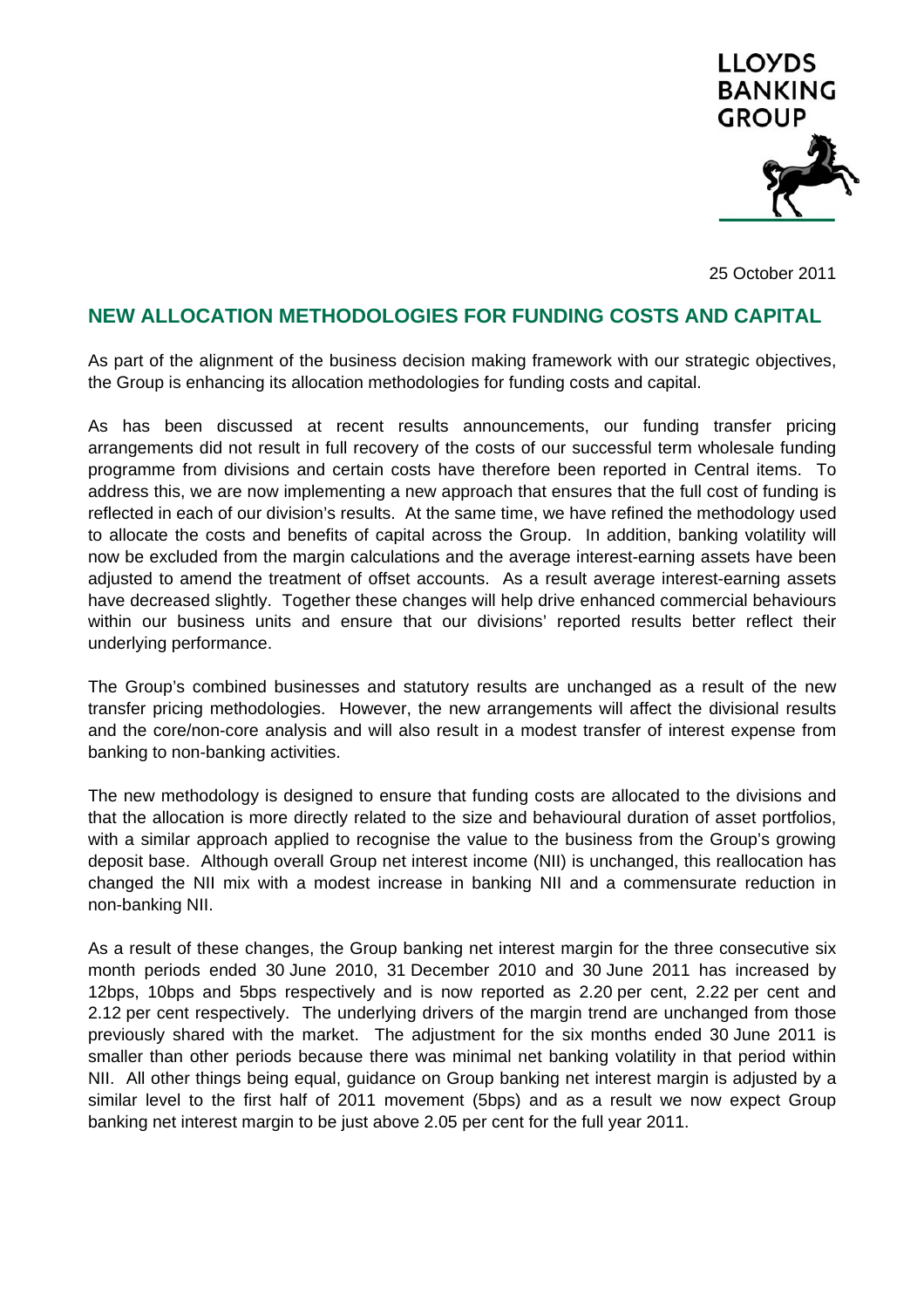The reallocation will also result in a change to NII and margins for the four banking divisions, with consequent effects on their profits or losses before tax. The core/non-core split will also change as any interest previously unallocated and reported in Central items was treated as core and will now be appropriately split between core and non-core activities.

The revised approaches for funding costs and capital reallocation will be applied going forward and to ensure comparability with previous periods we have restated our divisional results for the half-years to 30 June 2010, 31 December 2010 and 30 June 2011 and also for the full-year to 31 December 2010. The restated results, along with the revised core/non-core split, are contained within the attached appendices.

- END -

For further information:

**Investor Relations**  Kate O'Neill **+44 (0)** 20 7356 3520 Managing Director, Investor Relations Email: kate.o'neill@ltsb-finance.co.uk

**Corporate Affairs** 

Matthew Young +44 (0) 20 7356 2231 Director of Corporate Affairs Email: matt.young@lloydsbanking.com

#### **FORWARD LOOKING STATEMENTS**

This announcement contains forward looking statements with respect to the business, strategy and plans of the Lloyds Banking Group, its current goals and expectations relating to its future financial condition and performance. Statements that are not historical facts, including statements about the Group or the Group's management's beliefs and expectations, are forward looking statements. By their nature, forward looking statements involve risk and uncertainty because they relate to events and depend on circumstances that will occur in the future. The Group's actual future business, strategy, plans and/or results may differ materially from those expressed or implied in these forward looking statements as a result of a variety of risks, uncertainties and other factors, including, without limitation, UK domestic and global economic and business conditions; the ability to derive cost savings and other benefits, as well as the ability to integrate successfully the acquisition of HBOS; the ability to access sufficient funding to meet the Group's liquidity needs; changes to the Group's credit ratings; risks concerning borrower or counterparty credit quality; instability in the global financial markets; changing demographic and market related trends; changes in customer preferences; changes to regulation, accounting standards or taxation, including changes to regulatory capital or liquidity requirements; the policies and actions of Governmental or regulatory authorities in the UK, the European Union, or jurisdictions outside the UK, including other European countries and the US; the ability to attract and retain senior management and other employees; requirements or limitations imposed on the Group as a result of HM Treasury's investment in the Group; the ability to complete satisfactorily the disposal of certain assets as part of the Group's EU State Aid obligations; the extent of any future impairment charges or writedowns caused by depressed asset valuations; exposure to regulatory scrutiny, legal proceedings or complaints, actions of competitors and other factors. Please refer to the latest Annual Report on Form 20-F filed with the US Securities and Exchange Commission for a discussion of such factors together with examples of forward looking statements. The forward looking statements contained in this announcement are made as at the date of this announcement, and the Group undertakes no obligation to update any of its forward looking statements.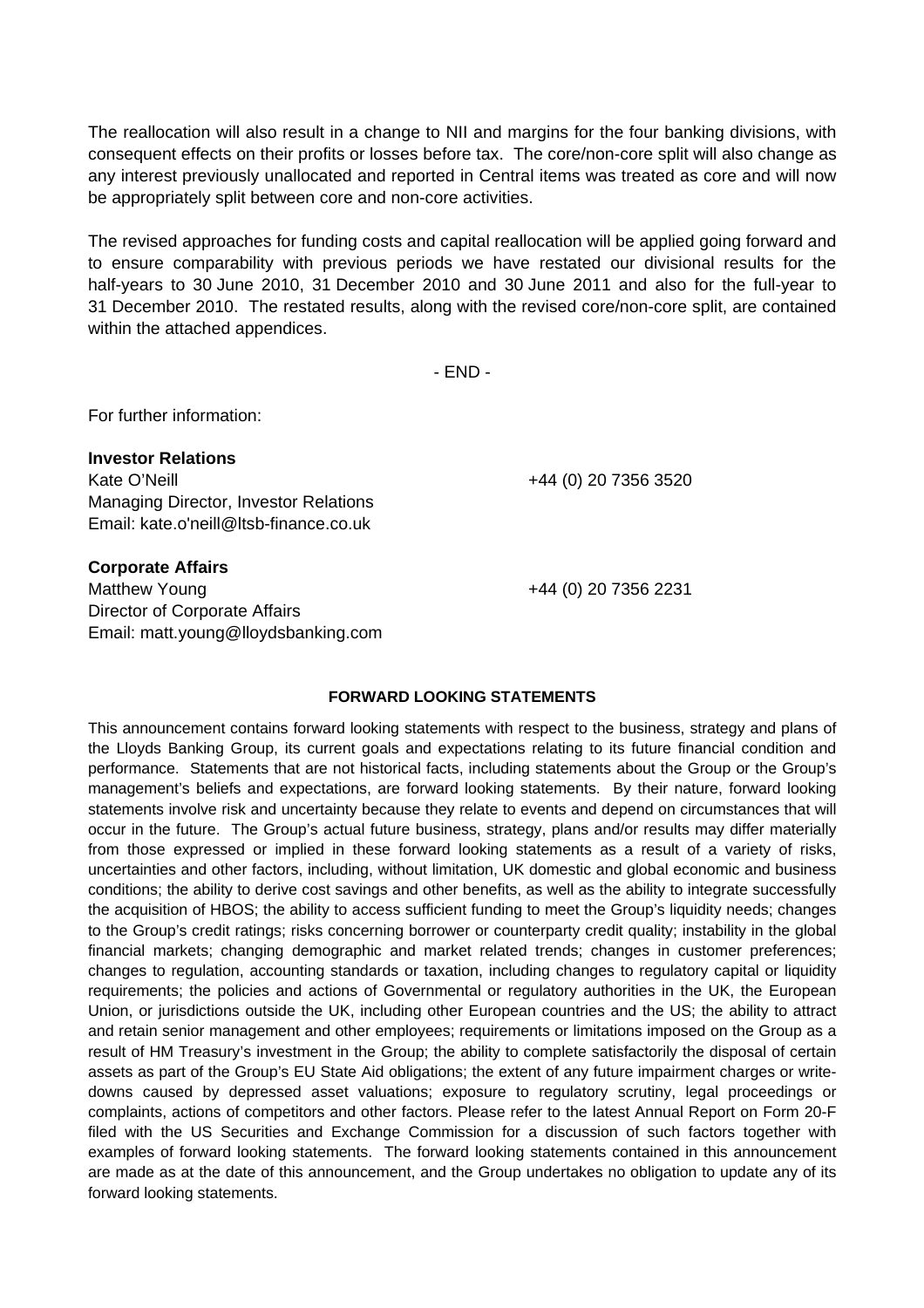#### **COMBINED BUSINESSES SEGMENTAL ANALYSIS – GROUP**

#### **Half-year to 30 June 2011 – As restated**

| $\frac{1}{2}$ and $\frac{1}{2}$ and $\frac{1}{2}$ and $\frac{1}{2}$ and $\frac{1}{2}$ and $\frac{1}{2}$ and $\frac{1}{2}$ and $\frac{1}{2}$ and $\frac{1}{2}$ and $\frac{1}{2}$ and $\frac{1}{2}$ and $\frac{1}{2}$ and $\frac{1}{2}$ and $\frac{1}{2}$ and $\frac{1}{2}$ and $\frac{1}{2}$ a |          |          |                             |               |       |                             |                |          |
|-----------------------------------------------------------------------------------------------------------------------------------------------------------------------------------------------------------------------------------------------------------------------------------------------|----------|----------|-----------------------------|---------------|-------|-----------------------------|----------------|----------|
|                                                                                                                                                                                                                                                                                               |          |          |                             | <b>Wealth</b> |       | Group                       | <b>Central</b> |          |
|                                                                                                                                                                                                                                                                                               | Retail   |          | <b>Wholesale Commercial</b> | and Int'l     |       | <b>Insurance Operations</b> | items          | Group    |
|                                                                                                                                                                                                                                                                                               | £m       | £m       | £m                          | £m            | £m    | £m                          | £m             | £m       |
| Net interest income                                                                                                                                                                                                                                                                           | 3,870    | 1,171    | 634                         | 451           | (25)  | (29)                        | 306            | 6,378    |
| Other income                                                                                                                                                                                                                                                                                  | 884      | 1,337    | 218                         | 631           | 1,319 | 23                          | (414)          | 3,998    |
| <b>Total income</b>                                                                                                                                                                                                                                                                           | 4,754    | 2,508    | 852                         | 1,082         | 1,294 | (6)                         | (108)          | 10,376   |
| Insurance claims                                                                                                                                                                                                                                                                              |          |          |                             |               | (198) |                             |                | (198)    |
| Total income, net of<br>insurance claims                                                                                                                                                                                                                                                      | 4,754    | 2,508    | 852                         | 1,082         | 1,096 | (6)                         | (108)          | 10,178   |
| Operating expenses                                                                                                                                                                                                                                                                            | (2, 221) | (1, 312) | (471)                       | (792)         | (415) | (56)                        | (65)           | (5, 332) |
| <b>Trading surplus</b>                                                                                                                                                                                                                                                                        | 2,533    | 1,196    | 381                         | 290           | 681   | (62)                        | (173)          | 4,846    |
| Impairment                                                                                                                                                                                                                                                                                    | (1, 173) | (1, 557) | (160)                       | (2, 532)      |       |                             |                | (5, 422) |
| Share of results of joint<br>ventures and associates                                                                                                                                                                                                                                          | 3        | 9        |                             |               |       |                             |                | 12       |
| Profit (loss) before tax<br>and fair value unwind                                                                                                                                                                                                                                             | 1,363    | (352)    | 221                         | (2, 242)      | 681   | (62)                        | (173)          | (564)    |
| Fair value unwind                                                                                                                                                                                                                                                                             | 544      | 1,551    | 26                          | 104           | (21)  |                             | (536)          | 1,668    |
| Profit (loss) before tax                                                                                                                                                                                                                                                                      | 1,907    | 1,199    | 247                         | (2, 138)      | 660   | (62)                        | (709)          | 1,104    |
| Banking net interest margin                                                                                                                                                                                                                                                                   | 2.14%    | 1.64%    | 4.27%                       | 1.31%         |       |                             |                | 2.12%    |
| Cost:income ratio <sup>1</sup>                                                                                                                                                                                                                                                                | 46.7%    | 52.3%    | 55.3%                       | 73.2%         | 37.9% |                             |                | 52.4%    |

### **Half-year to 30 June 2011 – As previously reported**

|                                                                                  |          |          |                             | Wealth    |       | Group                       | <b>Central</b> |          |
|----------------------------------------------------------------------------------|----------|----------|-----------------------------|-----------|-------|-----------------------------|----------------|----------|
|                                                                                  | Retail   |          | <b>Wholesale Commercial</b> | and Int'l |       | <b>Insurance Operations</b> | items          | Group    |
|                                                                                  | £m       | £m       | £m                          | £m        | £m    | £m                          | £m             | £m       |
| Net interest income                                                              | 4,163    | 1,401    | 649                         | 509       | (142) | (29)                        | (173)          | 6,378    |
| Other income                                                                     | 884      | 1,337    | 218                         | 631       | 1,319 | 23                          | (414)          | 3,998    |
| <b>Total income</b>                                                              | 5,047    | 2,738    | 867                         | 1,140     | 1,177 | (6)                         | (587)          | 10,376   |
| Insurance claims                                                                 |          |          |                             |           | (198) |                             |                | (198)    |
| Total income, net of<br>insurance claims                                         | 5,047    | 2,738    | 867                         | 1,140     | 979   | (6)                         | (587)          | 10,178   |
| Operating expenses                                                               | (2, 221) | (1, 312) | (471)                       | (792)     | (415) | (56)                        | (65)           | (5, 332) |
| <b>Trading surplus</b>                                                           | 2,826    | 1,426    | 396                         | 348       | 564   | (62)                        | (652)          | 4,846    |
| Impairment                                                                       | (1, 173) | (1, 557) | (160)                       | (2, 532)  |       |                             |                | (5, 422) |
| Share of results of joint<br>ventures and associates<br>Profit (loss) before tax | 3        | 9        |                             |           |       |                             |                | 12       |
| and fair value unwind                                                            | 1,656    | (122)    | 236                         | (2, 184)  | 564   | (62)                        | (652)          | (564)    |
| Fair value unwind                                                                | 544      | 1,551    | 26                          | 104       | (21)  |                             | (536)          | 1,668    |
| Profit (loss) before tax                                                         | 2,200    | 1,429    | 262                         | (2,080)   | 543   | (62)                        | (1, 188)       | 1,104    |
| Banking net interest margin                                                      | 2.26%    | 1.64%    | 4.35%                       | 1.47%     |       |                             |                | 2.07%    |
| Cost:income ratio <sup>1</sup>                                                   | 44.0%    | 47.9%    | 54.3%                       | 69.5%     | 42.4% |                             |                | 52.4%    |

<sup>1</sup> Operating expenses divided by total income net of insurance claims.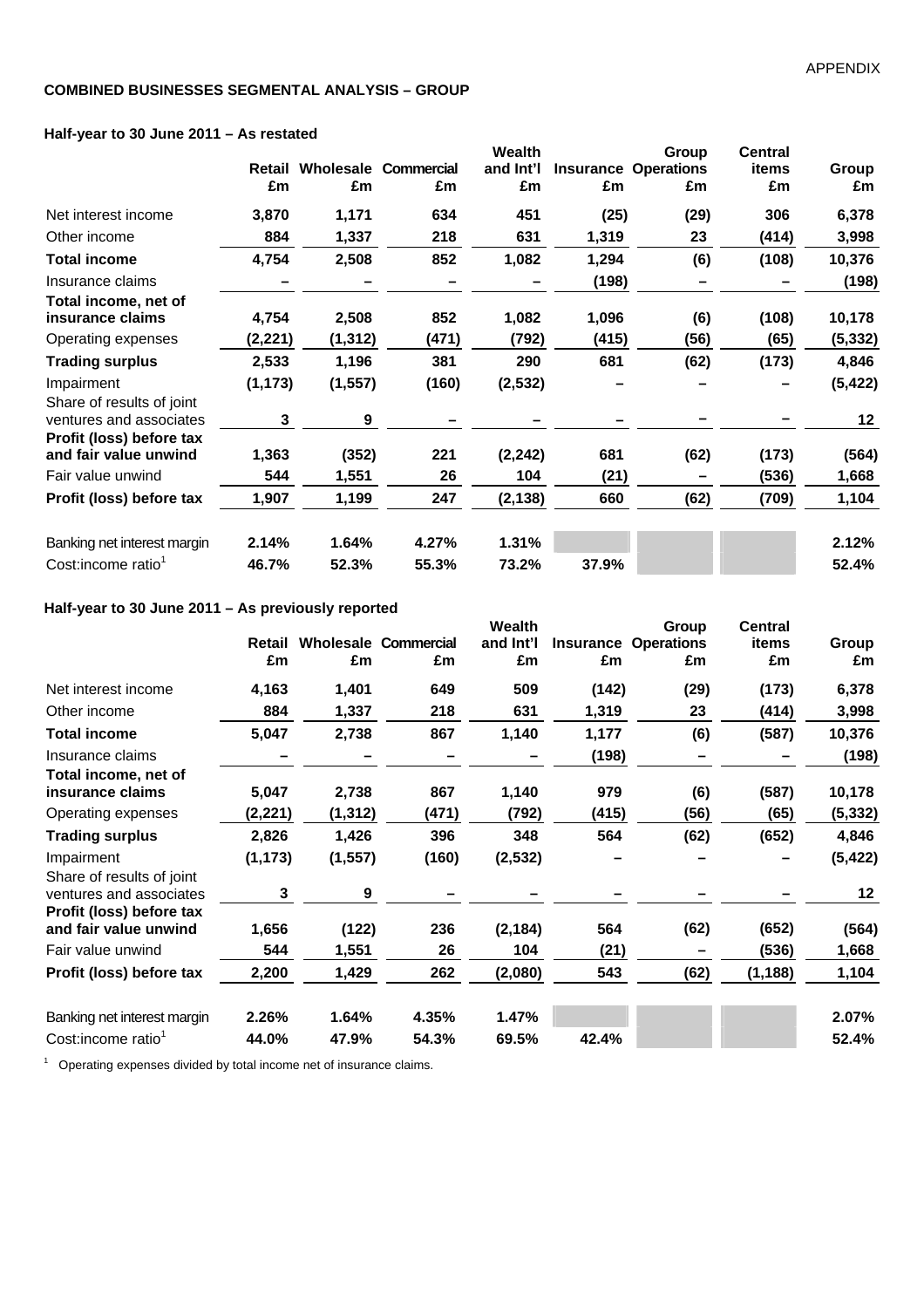### **Half-year to 30 June 2010 – As restated**

|                                                      |          |          |                      | Wealth    |           | Group      | Central |          |
|------------------------------------------------------|----------|----------|----------------------|-----------|-----------|------------|---------|----------|
|                                                      | Retail   |          | Wholesale Commercial | and Int'l | Insurance | Operations | items   | Group    |
|                                                      | £m       | £m       | £m                   | £m        | £m        | £m         | £m      | £m       |
| Net interest income                                  | 4,357    | 1,408    | 557                  | 545       | (19)      | (31)       | 94      | 6,911    |
| Other income                                         | 836      | 1,988    | 227                  | 605       | 1,320     | 15         | 840     | 5,831    |
| Total income                                         | 5,193    | 3,396    | 784                  | 1,150     | 1,301     | (16)       | 934     | 12,742   |
| Insurance claims                                     |          |          |                      |           | (261)     |            |         | (261)    |
| Total income, net of<br>insurance claims             | 5,193    | 3,396    | 784                  | 1,150     | 1,040     | (16)       | 934     | 12,481   |
| Costs:                                               |          |          |                      |           |           |            |         |          |
| Operating expenses<br>Impairment of                  | (2, 233) | (1,401)  | (481)                | (744)     | (423)     | (36)       | (117)   | (5, 435) |
| tangible fixed assets                                |          | (150)    |                      |           |           |            |         | (150)    |
|                                                      | (2, 233) | (1, 551) | (481)                | (744)     | (423)     | (36)       | (117)   | (5, 585) |
| <b>Trading surplus</b>                               | 2,960    | 1,845    | 303                  | 406       | 617       | (52)       | 817     | 6,896    |
| Impairment                                           | (1, 335) | (2,801)  | (190)                | (2, 228)  |           |            |         | (6, 554) |
| Share of results of joint<br>ventures and associates | 8        | (60)     |                      | (2)       | (10)      |            |         | (62)     |
| Profit (loss) before tax                             |          |          |                      |           |           |            |         |          |
| and fair value unwind                                | 1,633    | (1,016)  | 113                  | (1,824)   | 607       | (51)       | 818     | 280      |
| Fair value unwind                                    | 583      | 1,433    | 30                   | 164       | (21)      |            | (866)   | 1,323    |
| Profit (loss) before tax                             | 2,216    | 417      | 143                  | (1,660)   | 586       | (51)       | (48)    | 1,603    |
| Banking net interest margin                          | 2.33%    | 1.61%    | 3.74%                | 1.50%     |           |            |         | 2.20%    |
| Cost:income ratio                                    | 43.0%    | 41.3%    | 61.4%                | 64.7%     | 40.7%     |            |         | 43.5%    |
|                                                      |          |          |                      |           |           |            |         |          |

# **Half-year to 30 June 2010 – As previously reported**

| $\mu$ ran-year to 50 June 2010 – As previously reported |              |          |                            |                           |                 |                           |                        |             |
|---------------------------------------------------------|--------------|----------|----------------------------|---------------------------|-----------------|---------------------------|------------------------|-------------|
|                                                         | Retail<br>£m | £m       | Wholesale Commercial<br>£m | Wealth<br>and Int'l<br>£m | Insurance<br>£m | Group<br>Operations<br>£m | Central<br>items<br>£m | Group<br>£m |
| Net interest income                                     | 4,636        | 1,576    | 571                        | 596                       | (136)           | (36)                      | (296)                  | 6,911       |
| Other income                                            | 836          | 1,988    | 227                        | 605                       | 1,320           | 15                        | 840                    | 5,831       |
| <b>Total income</b>                                     | 5,472        | 3,564    | 798                        | 1,201                     | 1,184           | (21)                      | 544                    | 12,742      |
| Insurance claims                                        |              |          |                            |                           | (261)           |                           |                        | (261)       |
| Total income, net of<br>insurance claims                | 5,472        | 3,564    | 798                        | 1,201                     | 923             | (21)                      | 544                    | 12,481      |
| Costs:                                                  |              |          |                            |                           |                 |                           |                        |             |
| Operating expenses                                      | (2, 233)     | (1,401)  | (481)                      | (744)                     | (423)           | (36)                      | (117)                  | (5, 435)    |
| Impairment of<br>tangible fixed assets                  |              | (150)    |                            |                           |                 |                           |                        | (150)       |
|                                                         | (2, 233)     | (1, 551) | (481)                      | (744)                     | (423)           | (36)                      | (117)                  | (5, 585)    |
| Trading surplus                                         | 3,239        | 2,013    | 317                        | 457                       | 500             | (57)                      | 427                    | 6,896       |
| Impairment                                              | (1, 335)     | (2,801)  | (190)                      | (2, 228)                  |                 |                           |                        | (6, 554)    |
| Share of results of joint<br>ventures and associates    | 8            | (60)     |                            | (2)                       | (10)            | 1                         | 1                      | (62)        |
| Profit (loss) before tax<br>and fair value unwind       | 1,912        | (848)    | 127                        | (1,773)                   | 490             | (56)                      | 428                    | 280         |
| Fair value unwind                                       | 583          | 1,433    | 30                         | 164                       | (21)            |                           | (866)                  | 1,323       |
| Profit (loss) before tax                                | 2,495        | 585      | 157                        | (1,609)                   | 469             | (56)                      | (438)                  | 1,603       |
| Banking net interest margin                             | 2.44%        | 1.51%    | 3.82%                      | 1.65%                     |                 |                           |                        | 2.08%       |
| Cost:income ratio                                       | 40.8%        | 39.3%    | 60.3%                      | 61.9%                     | 45.8%           |                           |                        | 43.5%       |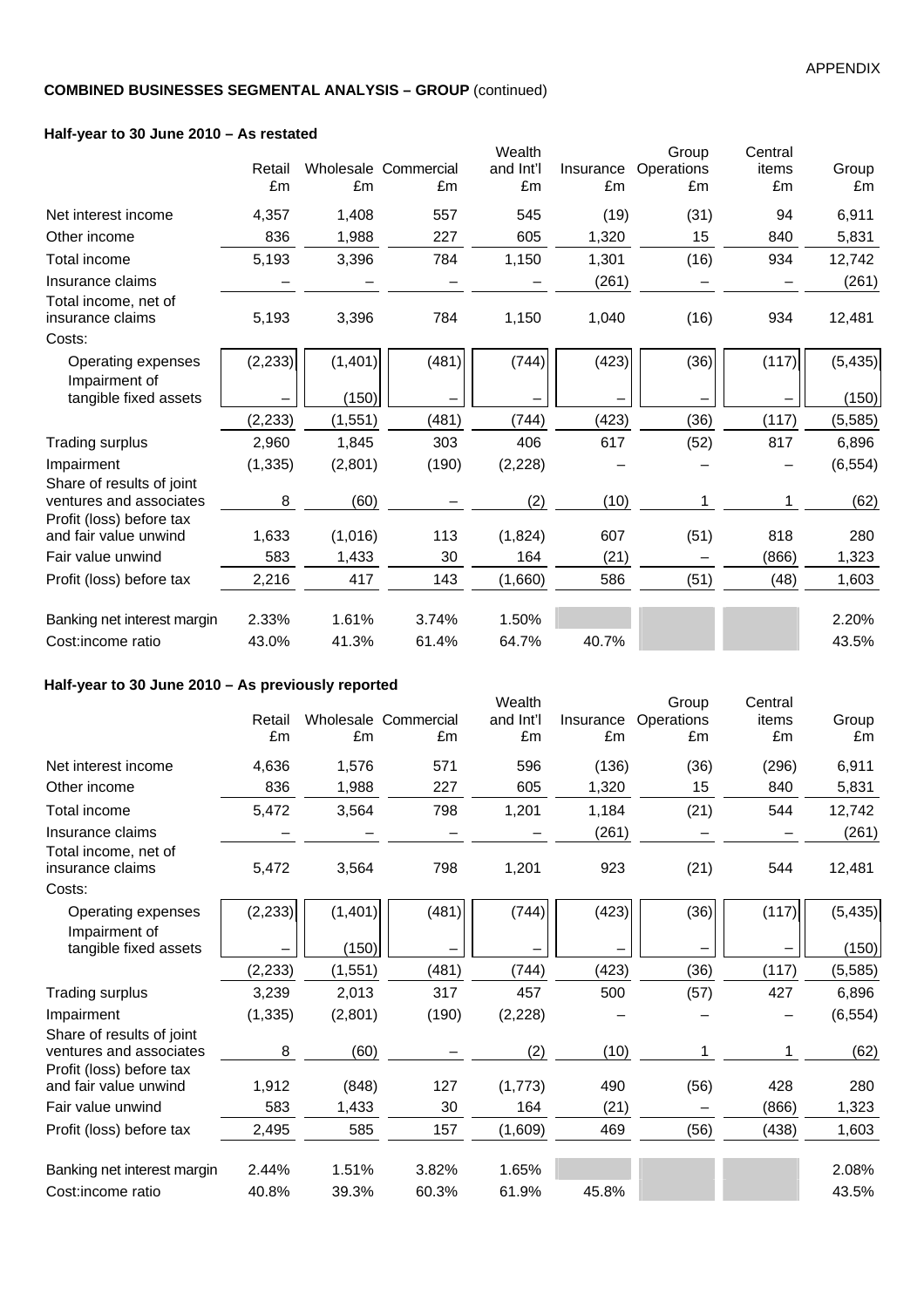### **Half-year to 31 December 2010 – As restated**

|          |              |                                                                                                               | Wealth                                         |                 | Group           | Central                 |             |
|----------|--------------|---------------------------------------------------------------------------------------------------------------|------------------------------------------------|-----------------|-----------------|-------------------------|-------------|
|          |              |                                                                                                               |                                                |                 |                 |                         | Group       |
|          |              |                                                                                                               |                                                |                 |                 |                         | £m          |
| 4,291    | 1,439        | 570                                                                                                           | 505                                            | (20)            | (30)            | 156                     | 6,911       |
| 771      | 1,691        | 230                                                                                                           | 555                                            | 1,494           | 34              | (442)                   | 4,333       |
| 5,062    | 3,130        | 800                                                                                                           | 1,060                                          | 1,474           | 4               | (286)                   | 11,244      |
|          |              |                                                                                                               |                                                | (281)           |                 |                         | (281)       |
| 5,062    | 3,130        | 800                                                                                                           | 1,060                                          | 1,193           | 4               | (286)                   | 10,963      |
| (2, 411) |              | (511)                                                                                                         | (792)                                          | (431)           | (7)             | 10                      | (5, 493)    |
| 2,651    | 1,779        | 289                                                                                                           | 268                                            | 762             | (3)             | (276)                   | 5,470       |
| (1, 412) |              | (192)                                                                                                         | (3,760)                                        |                 |                 |                         | (6,627)     |
| 9        |              |                                                                                                               | (6)                                            |                 | $\overline{c}$  |                         | (29)        |
| 1,248    | 481          | 97                                                                                                            | (3, 498)                                       | 762             |                 | (275)                   | (1, 186)    |
| 522      | 1,616        | 51                                                                                                            | 208                                            | (22)            |                 | (580)                   | 1,795       |
| 1,770    | 2,097        | 148                                                                                                           | (3,290)                                        | 740             | (1)             | (855)                   | 609         |
| 2.29%    | 1.57%        | 3.74%                                                                                                         | 1.41%                                          |                 |                 |                         | 2.22%       |
| 47.6%    | 43.2%        | 63.9%                                                                                                         | 74.7%                                          | 36.1%           |                 |                         | 50.1%       |
|          | Retail<br>£m | $\frac{1}{2}$ and $\frac{1}{2}$ and $\frac{1}{2}$ becompled zo to $\frac{1}{2}$ as restated<br>£m<br>(1, 351) | Wholesale Commercial<br>£m<br>(1, 263)<br>(35) | and Int'l<br>£m | Insurance<br>£m | Operations<br>£m<br>(1) | items<br>£m |

### **Half-year to 31 December 2010 – As previously reported**

| Haif-year to 31 December 2010 – As previously reported                           |          |          |                      |                     |           |                     |                  |          |
|----------------------------------------------------------------------------------|----------|----------|----------------------|---------------------|-----------|---------------------|------------------|----------|
|                                                                                  | Retail   |          | Wholesale Commercial | Wealth<br>and Int'l | Insurance | Group<br>Operations | Central<br>items | Group    |
|                                                                                  | £m       | £m       | £m                   | £m                  | £m        | £m                  | £m               | £m       |
| Net interest income                                                              | 4,742    | 1,675    | 604                  | 580                 | (127)     | (36)                | (527)            | 6,911    |
| Other income                                                                     | 771      | 1,691    | 230                  | 555                 | 1,494     | 34                  | (442)            | 4,333    |
| Total income                                                                     | 5,513    | 3,366    | 834                  | 1,135               | 1,367     | (2)                 | (969)            | 11,244   |
| Insurance claims                                                                 |          |          |                      |                     | (281)     |                     |                  | (281)    |
| Total income, net of<br>insurance claims                                         | 5,513    | 3,366    | 834                  | 1,135               | 1,086     | (2)                 | (969)            | 10,963   |
| Operating expenses                                                               | (2,411)  | (1,351)  | (511)                | (792)               | (431)     | (7)                 | 10               | (5, 493) |
| <b>Trading surplus</b>                                                           | 3,102    | 2,015    | 323                  | 343                 | 655       | (9)                 | (959)            | 5,470    |
| Impairment                                                                       | (1, 412) | (1, 263) | (192)                | (3,760)             |           |                     |                  | (6,627)  |
| Share of results of joint<br>ventures and associates<br>Profit (loss) before tax | 9        | (35)     |                      | (6)                 |           | $\overline{2}$      | 1                | (29)     |
| and fair value unwind                                                            | 1,699    | 717      | 131                  | (3, 423)            | 655       | (7)                 | (958)            | (1, 186) |
| Fair value unwind                                                                | 522      | 1,616    | 51                   | 208                 | (22)      |                     | (580)            | 1,795    |
| Profit (loss) before tax                                                         | 2,221    | 2,333    | 182                  | (3, 215)            | 633       | (7)                 | (1,538)          | 609      |
| Banking net interest margin                                                      | 2.49%    | 1.54%    | 3.93%                | 1.61%               |           |                     |                  | 2.12%    |
| Cost:income ratio                                                                | 43.7%    | 40.1%    | 61.3%                | 69.8%               | 39.7%     |                     |                  | 50.1%    |
|                                                                                  |          |          |                      |                     |           |                     |                  |          |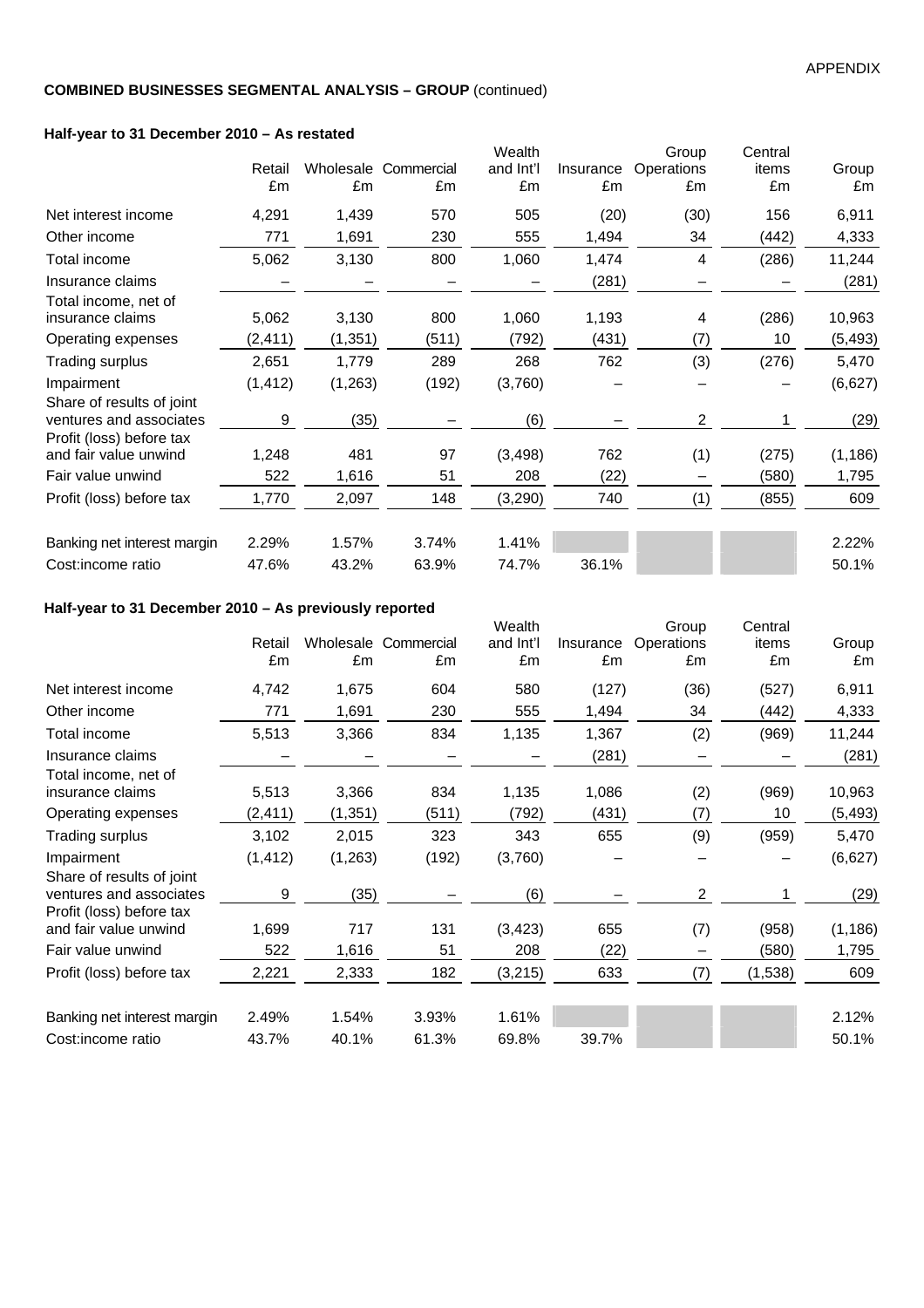### **Full-year to 31 December 2010 – As restated**

| $\frac{1}{2}$ an-year to 31 December 2010 – As restated |              |          |                            |                           |                 |                           |                        |             |
|---------------------------------------------------------|--------------|----------|----------------------------|---------------------------|-----------------|---------------------------|------------------------|-------------|
|                                                         | Retail<br>£m | £m       | Wholesale Commercial<br>£m | Wealth<br>and Int'l<br>£m | Insurance<br>£m | Group<br>Operations<br>£m | Central<br>items<br>£m | Group<br>£m |
| Net interest income                                     | 8,648        | 2,847    | 1,127                      | 1,050                     | (39)            | (61)                      | 250                    | 13,822      |
| Other income                                            | 1,607        | 3,679    | 457                        | 1,160                     | 2,814           | 49                        | 398                    | 10,164      |
| Total income                                            | 10,255       | 6,526    | 1,584                      | 2,210                     | 2,775           | (12)                      | 648                    | 23,986      |
| Insurance claims                                        |              |          |                            |                           | (542)           |                           |                        | (542)       |
| Total income, net of<br>insurance claims<br>Costs:      | 10,255       | 6,526    | 1,584                      | 2,210                     | 2,233           | (12)                      | 648                    | 23,444      |
| Operating expenses<br>Impairment of                     | (4, 644)     | (2, 752) | (992)                      | (1,536)                   | (854)           | (43)                      | (107)                  | (10, 928)   |
| tangible fixed assets                                   |              | (150)    | -                          |                           |                 |                           |                        | (150)       |
|                                                         | (4, 644)     | (2,902)  | (992)                      | (1,536)                   | (854)           | (43)                      | (107)                  | (11,078)    |
| Trading surplus                                         | 5,611        | 3,624    | 592                        | 674                       | 1,379           | (55)                      | 541                    | 12,366      |
| Impairment                                              | (2,747)      | (4,064)  | (382)                      | (5,988)                   |                 |                           |                        | (13, 181)   |
| Share of results of joint<br>ventures and associates    | 17           | (95)     |                            | (8)                       | (10)            | 3                         | 2                      | (91)        |
| Profit (loss) before tax<br>and fair value unwind       | 2,881        | (535)    | 210                        | (5, 322)                  | 1,369           | (52)                      | 543                    | (906)       |
| Fair value unwind                                       | 1,105        | 3,049    | 81                         | 372                       | (43)            |                           | (1, 446)               | 3,118       |
| Profit (loss) before tax                                | 3,986        | 2,514    | 291                        | (4,950)                   | 1,326           | (52)                      | (903)                  | 2,212       |
| Banking net interest margin                             | 2.31%        | 1.59%    | 3.74%                      | 1.46%                     |                 |                           |                        | 2.21%       |
| Cost:income ratio                                       | 45.3%        | 42.2%    | 62.6%                      | 69.5%                     | 38.2%           |                           |                        | 46.6%       |

# **Full-year to 31 December 2010 – As previously reported**

|                                                   |          |         |                      | Wealth    |           | Group      | Central        |           |
|---------------------------------------------------|----------|---------|----------------------|-----------|-----------|------------|----------------|-----------|
|                                                   | Retail   |         | Wholesale Commercial | and Int'l | Insurance | Operations | items          | Group     |
|                                                   | £m       | £m      | £m                   | £m        | £m        | £m         | £m             | £m        |
| Net interest income                               | 9,378    | 3,251   | 1,175                | 1,176     | (263)     | (72)       | (823)          | 13,822    |
| Other income                                      | 1,607    | 3,679   | 457                  | 1,160     | 2,814     | 49         | 398            | 10,164    |
| <b>Total income</b>                               | 10,985   | 6,930   | 1,632                | 2,336     | 2,551     | (23)       | (425)          | 23,986    |
| Insurance claims                                  |          |         |                      |           | (542)     |            |                | (542)     |
| Total income, net of<br>insurance claims          | 10,985   | 6,930   | 1,632                | 2,336     | 2,009     | (23)       | (425)          | 23,444    |
| Costs:                                            |          |         |                      |           |           |            |                |           |
| Operating expenses<br>Impairment of               | (4, 644) | (2,752) | (992)                | (1,536)   | (854)     | (43)       | (107)          | (10, 928) |
| tangible fixed assets                             |          | (150)   | -                    |           |           |            |                | (150)     |
|                                                   | (4, 644) | (2,902) | (992)                | (1,536)   | (854)     | (43)       | (107)          | (11,078)  |
| <b>Trading surplus</b>                            | 6,341    | 4,028   | 640                  | 800       | 1,155     | (66)       | (532)          | 12,366    |
| Impairment                                        | (2,747)  | (4,064) | (382)                | (5,988)   |           |            |                | (13, 181) |
| Share of results of joint                         |          |         |                      |           |           |            |                |           |
| ventures and associates                           | 17       | (95)    |                      | (8)       | (10)      | 3          | $\overline{2}$ | (91)      |
| Profit (loss) before tax<br>and fair value unwind | 3,611    | (131)   | 258                  | (5, 196)  | 1,145     | (63)       | (530)          | (906)     |
| Fair value unwind                                 | 1,105    | 3,049   | 81                   | 372       | (43)      |            | (1, 446)       | 3,118     |
| Profit (loss) before tax                          | 4,716    | 2,918   | 339                  | (4,824)   | 1,102     | (63)       | (1,976)        | 2,212     |
| Banking net interest margin                       | 2.46%    | 1.52%   | 3.88%                | 1.63%     |           |            |                | 2.10%     |
| Cost:income ratio                                 | 42.3%    | 39.7%   | 60.8%                | 65.8%     | 42.5%     |            |                | 46.6%     |
|                                                   |          |         |                      |           |           |            |                |           |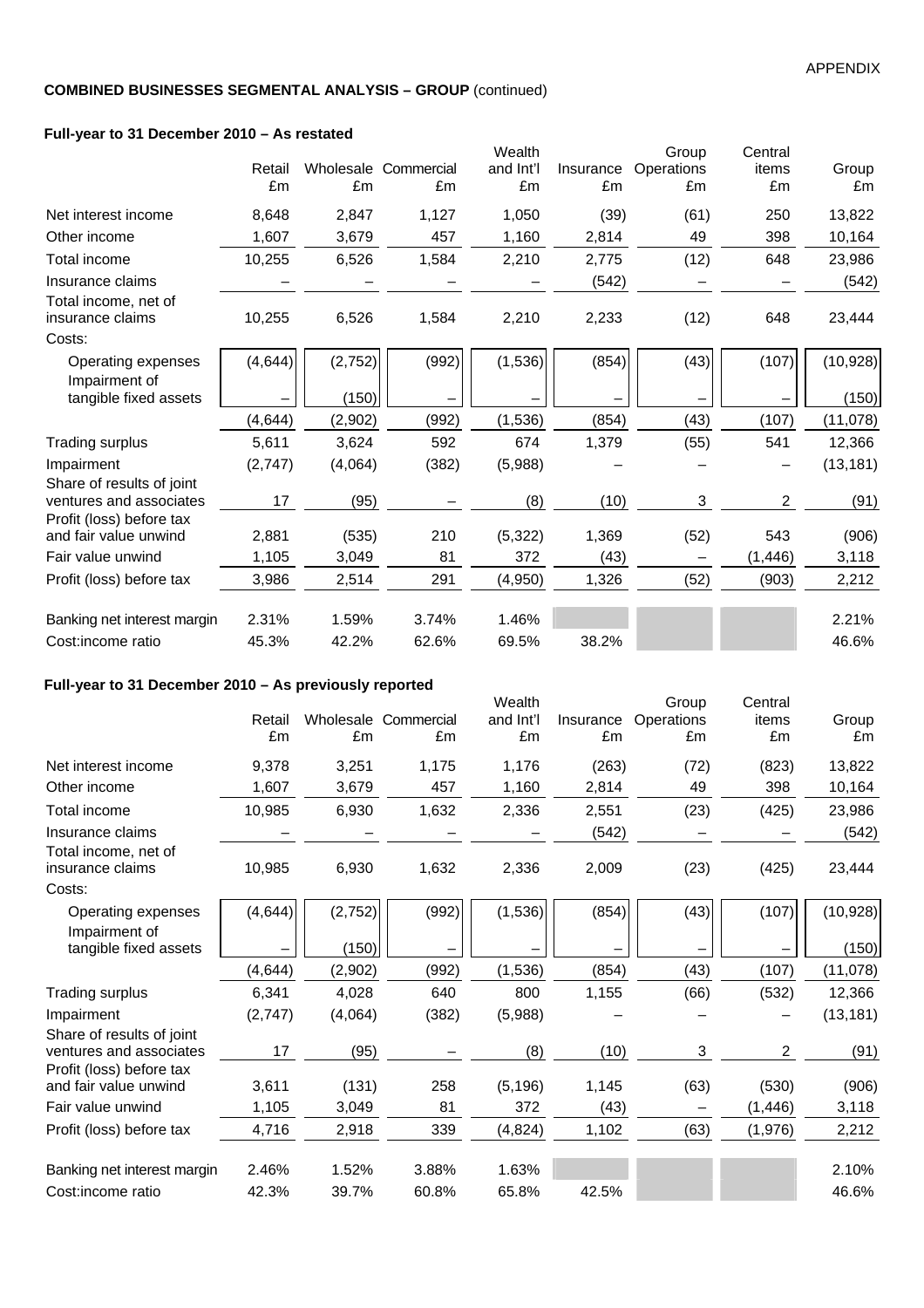### **Half-year to 30 June 2011 – As restated**

|                                                                                  |              |         |                             | Wealth    |       | Group                       | <b>Central</b> |          |
|----------------------------------------------------------------------------------|--------------|---------|-----------------------------|-----------|-------|-----------------------------|----------------|----------|
|                                                                                  | Retail       |         | <b>Wholesale Commercial</b> | and Int'l |       | <b>Insurance Operations</b> | items          | Group    |
|                                                                                  | £m           | £m      | £m                          | £m        | £m    | £m                          | £m             | £m       |
| Net interest income                                                              | 3,688        | 819     | 619                         | 186       | (30)  | (29)                        | 306            | 5,559    |
| Other income                                                                     | 875          | 1,608   | 217                         | 504       | 1,282 | 23                          | (414)          | 4,095    |
| <b>Total income</b>                                                              | 4,563        | 2,427   | 836                         | 690       | 1,252 | (6)                         | (108)          | 9,654    |
| Insurance claims                                                                 |              |         |                             |           | (198) |                             |                | (198)    |
| Total income, net of<br>insurance claims                                         | 4,563        | 2,427   | 836                         | 690       | 1,054 | (6)                         | (108)          | 9,456    |
| Operating expenses                                                               | (2,218)      | (1,093) | (468)                       | (565)     | (395) | (56)                        | (65)           | (4, 860) |
| <b>Trading surplus</b>                                                           | 2,345        | 1,334   | 368                         | 125       | 659   | (62)                        | (173)          | 4,596    |
| Impairment                                                                       | (1,052)      | (409)   | (160)                       | (15)      |       |                             |                | (1,636)  |
| Share of results of joint<br>ventures and associates<br>Profit (loss) before tax | $\mathbf{2}$ |         |                             | 1         |       |                             |                | 3        |
| and fair value unwind                                                            | 1,295        | 925     | 208                         | 111       | 659   | (62)                        | (173)          | 2,963    |
| Fair value unwind                                                                | 420          | 10      | 26                          | 4         | (21)  |                             | (536)          | (97)     |
| Profit (loss) before tax                                                         | 1,715        | 935     | 234                         | 115       | 638   | (62)                        | (709)          | 2,866    |
| Banking net interest margin                                                      | 2.23%        | 1.79%   | 4.39%                       | 4.11%     |       |                             |                | 2.43%    |
| Cost:income ratio <sup>1</sup>                                                   | 48.6%        | 45.0%   | 56.0%                       | 81.9%     | 37.5% |                             |                | 51.4%    |

### **Half-year to 30 June 2011 – As previously reported**

| Haif-year to su June ZuTT – As previously reported   |          |         |                             |           |       |                             |                |          |
|------------------------------------------------------|----------|---------|-----------------------------|-----------|-------|-----------------------------|----------------|----------|
|                                                      |          |         |                             | Wealth    |       | Group                       | <b>Central</b> |          |
|                                                      | Retail   |         | <b>Wholesale Commercial</b> | and Int'l |       | <b>Insurance Operations</b> | items          | Group    |
|                                                      | £m       | £m      | £m                          | £m        | £m    | £m                          | £m             | £m       |
| Net interest income                                  | 3,959    | 888     | 635                         | 221       | (148) | (29)                        | (173)          | 5,353    |
| Other income                                         | 875      | 1,608   | 217                         | 504       | 1,282 | 23                          | (414)          | 4,095    |
| <b>Total income</b>                                  | 4,834    | 2,496   | 852                         | 725       | 1,134 | (6)                         | (587)          | 9,448    |
| Insurance claims                                     |          |         |                             |           | (198) |                             |                | (198)    |
| Total income, net of<br>insurance claims             | 4,834    | 2,496   | 852                         | 725       | 936   | (6)                         | (587)          | 9,250    |
| Operating expenses                                   | (2, 218) | (1,093) | (468)                       | (565)     | (395) | (56)                        | (65)           | (4, 860) |
| <b>Trading surplus</b>                               | 2,616    | 1,403   | 384                         | 160       | 541   | (62)                        | (652)          | 4,390    |
| Impairment                                           | (1,052)  | (409)   | (160)                       | (15)      |       |                             |                | (1,636)  |
| Share of results of joint<br>ventures and associates | 2        |         |                             | 1         |       |                             |                | 3        |
| Profit (loss) before tax<br>and fair value unwind    | 1,566    | 994     | 224                         | 146       | 541   | (62)                        | (652)          | 2,757    |
| Fair value unwind                                    | 420      | 10      | 26                          | 4         | (21)  |                             | (536)          | (97)     |
| Profit (loss) before tax                             | 1,986    | 1,004   | 250                         | 150       | 520   | (62)                        | (1, 188)       | 2,660    |
| Banking net interest margin                          | 2.34%    | 1.86%   | 4.50%                       | 4.50%     |       |                             |                | 2.35%    |
| Cost:income ratio <sup>1</sup>                       | 45.9%    | 43.8%   | 54.9%                       | 77.9%     |       |                             |                | 52.5%    |

<sup>1</sup> Operating expenses divided by total income net of insurance claims.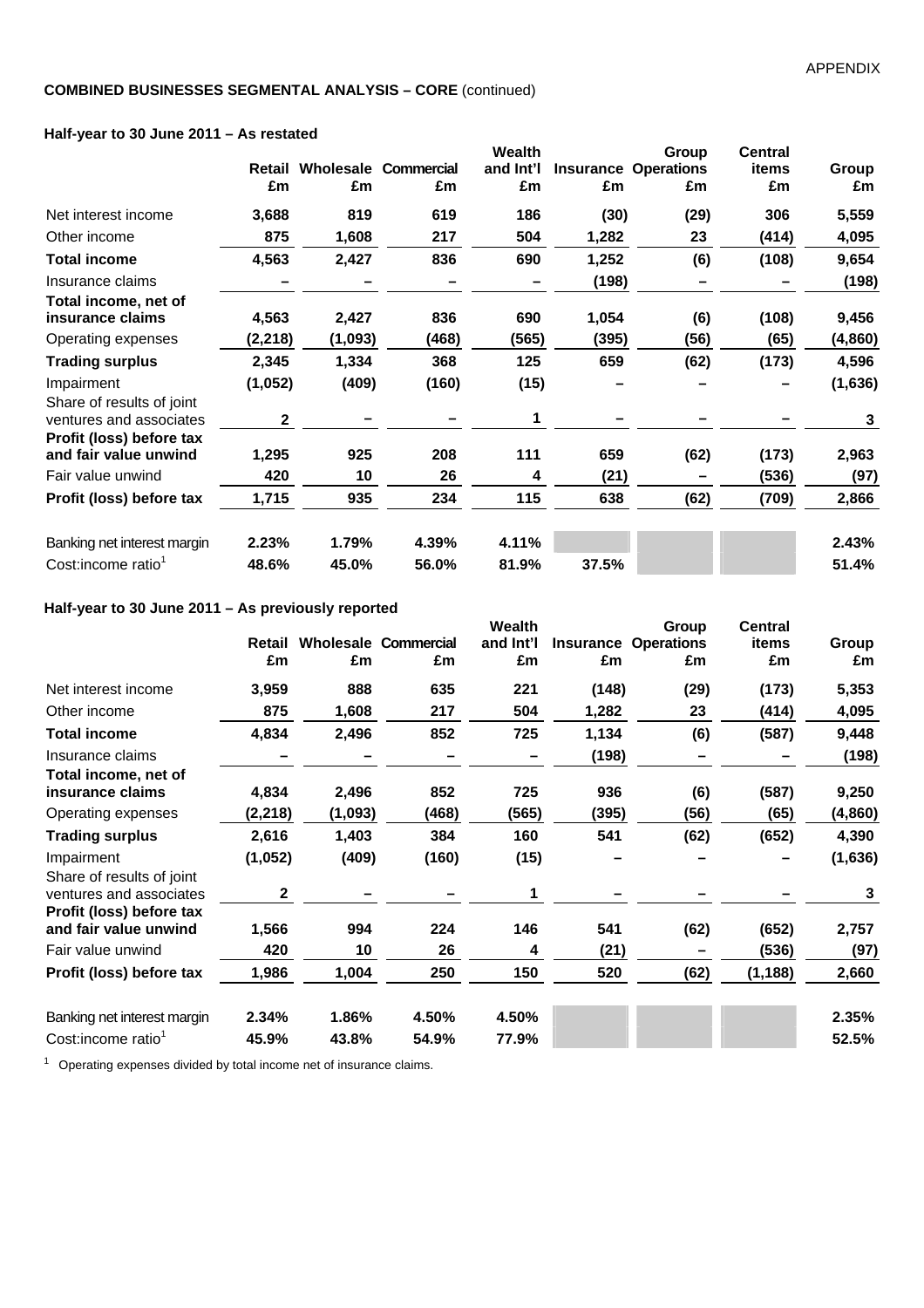### **Half-year to 30 June 2010 – As restated**

| $11$ $11$ $12$ $13$ $14$ $10$ $10$ $10$                                          |         |          |                      |                     |           |                     |                  |                |
|----------------------------------------------------------------------------------|---------|----------|----------------------|---------------------|-----------|---------------------|------------------|----------------|
|                                                                                  | Retail  |          | Wholesale Commercial | Wealth<br>and Int'l | Insurance | Group<br>Operations | Central<br>items | Group          |
|                                                                                  | £m      | £m       | £m                   | £m                  | £m        | £m                  | £m               | £m             |
| Net interest income                                                              | 4,083   | 955      | 536                  | 145                 | (23)      | (31)                | 94               | 5,759          |
| Other income                                                                     | 823     | 1,524    | 226                  | 503                 | 1,287     | 15                  | 840              | 5,218          |
| Total income                                                                     | 4,906   | 2,479    | 762                  | 648                 | 1,264     | (16)                | 934              | 10,977         |
| Insurance claims                                                                 |         |          |                      |                     | (261)     |                     |                  | (261)          |
| Total income, net of<br>insurance claims                                         | 4,906   | 2,479    | 762                  | 648                 | 1,003     | (16)                | 934              | 10,716         |
| Operating expenses                                                               | (2,229) | (1, 108) | (477)                | (531)               | (410)     | (36)                | (117)            | (4,908)        |
| Trading surplus                                                                  | 2,677   | 1,371    | 285                  | 117                 | 593       | (52)                | 817              | 5,808          |
| Impairment                                                                       | (1,286) | (162)    | (189)                | (16)                |           |                     |                  | (1,653)        |
| Share of results of joint<br>ventures and associates<br>Profit (loss) before tax | 8       | 3        |                      | (1)                 | (10)      |                     |                  | $\overline{2}$ |
| and fair value unwind                                                            | 1,399   | 1,212    | 96                   | 100                 | 583       | (51)                | 818              | 4,157          |
| Fair value unwind                                                                | 513     | 9        | 30                   | 14                  | (21)      |                     | (866)            | (321)          |
| Profit (loss) before tax                                                         | 1,912   | 1,221    | 126                  | 114                 | 562       | (51)                | (48)             | 3,836          |
| Banking net interest margin                                                      | 2.39%   | 1.62%    | 3.88%                | 3.24%               |           |                     |                  | 2.46%          |
| Cost:income ratio                                                                | 45.4%   | 44.7%    | 62.6%                | 81.9%               | 40.9%     |                     |                  | 45.8%          |

### **Half-year to 30 June 2010 – As previously reported**

| $\frac{1}{2}$ and $\frac{1}{2}$ are $\frac{1}{2}$ and $\frac{1}{2}$ are $\frac{1}{2}$ and $\frac{1}{2}$ are $\frac{1}{2}$ and $\frac{1}{2}$ are $\frac{1}{2}$ and $\frac{1}{2}$ are $\frac{1}{2}$ and $\frac{1}{2}$ are $\frac{1}{2}$ and $\frac{1}{2}$ are $\frac{1}{2}$ and $\frac{1}{2}$ a |          |          |                      |           |           |            |         |         |
|-----------------------------------------------------------------------------------------------------------------------------------------------------------------------------------------------------------------------------------------------------------------------------------------------|----------|----------|----------------------|-----------|-----------|------------|---------|---------|
|                                                                                                                                                                                                                                                                                               |          |          |                      | Wealth    |           | Group      | Central |         |
|                                                                                                                                                                                                                                                                                               | Retail   |          | Wholesale Commercial | and Int'l | Insurance | Operations | items   | Group   |
|                                                                                                                                                                                                                                                                                               | £m       | £m       | £m                   | £m        | £m        | £m         | £m      | £m      |
| Net interest income                                                                                                                                                                                                                                                                           | 4,380    | 998      | 551                  | 158       | (141)     | (36)       | (296)   | 5,614   |
| Other income                                                                                                                                                                                                                                                                                  | 823      | 1,524    | 226                  | 503       | 1,287     | 15         | 840     | 5,218   |
| Total income                                                                                                                                                                                                                                                                                  | 5,203    | 2,522    | 777                  | 661       | 1,146     | (21)       | 544     | 10,832  |
| Insurance claims                                                                                                                                                                                                                                                                              |          |          |                      |           | (261)     |            |         | (261)   |
| Total income, net of                                                                                                                                                                                                                                                                          |          |          |                      |           |           |            |         |         |
| insurance claims                                                                                                                                                                                                                                                                              | 5,203    | 2,522    | 777                  | 661       | 885       | (21)       | 544     | 10,571  |
| Operating expenses                                                                                                                                                                                                                                                                            | (2, 229) | (1, 108) | (477)                | (531)     | (410)     | (36)       | (117)   | (4,908) |
| <b>Trading surplus</b>                                                                                                                                                                                                                                                                        | 2,974    | 1,414    | 300                  | 130       | 475       | (57)       | 427     | 5,663   |
| Impairment                                                                                                                                                                                                                                                                                    | (1, 286) | (162)    | (189)                | (16)      |           |            |         | (1,653) |
| Share of results of joint                                                                                                                                                                                                                                                                     |          |          |                      |           |           |            |         |         |
| ventures and associates                                                                                                                                                                                                                                                                       | 8        | 3        |                      | (1)       | (10)      |            | 1       | 2       |
| Profit (loss) before tax                                                                                                                                                                                                                                                                      |          |          |                      |           |           |            |         |         |
| and fair value unwind                                                                                                                                                                                                                                                                         | 1,696    | 1,255    | 111                  | 113       | 465       | (56)       | 428     | 4,012   |
| Fair value unwind                                                                                                                                                                                                                                                                             | 513      | 9        | 30                   | 14        | (21)      |            | (866)   | (321)   |
| Profit (loss) before tax                                                                                                                                                                                                                                                                      | 2,209    | 1,264    | 141                  | 127       | 444       | (56)       | (438)   | 3,691   |
| Banking net interest margin                                                                                                                                                                                                                                                                   | 2.52%    | 1.51%    | 3.97%                | 3.05%     |           |            |         | 2.28%   |
| Cost:income ratio                                                                                                                                                                                                                                                                             | 42.8%    | 43.9%    | 61.4%                | 80.3%     |           |            |         | 46.4%   |
|                                                                                                                                                                                                                                                                                               |          |          |                      |           |           |            |         |         |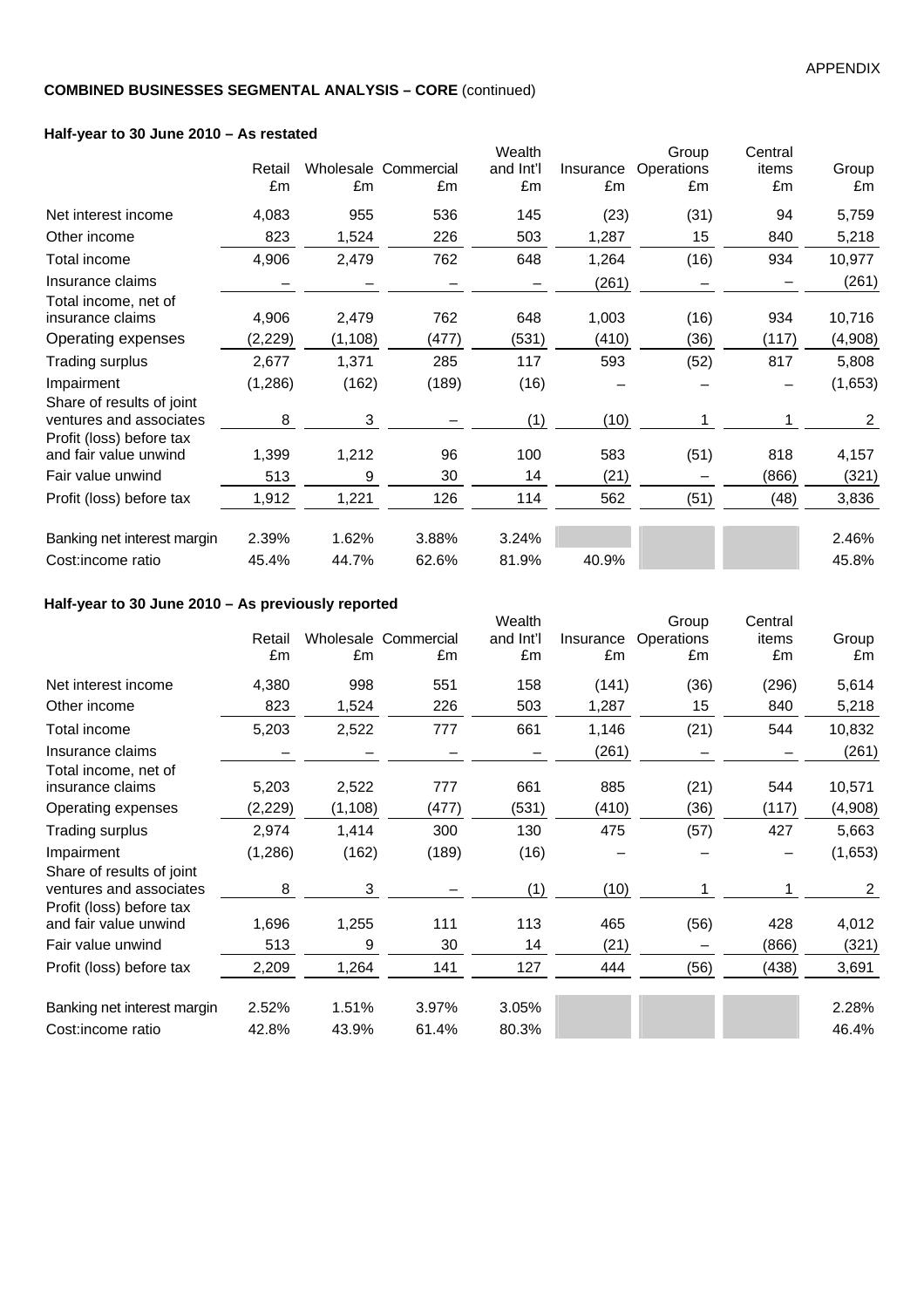### **Half-year to 31 December 2010 – As restated**

| $\frac{1}{2}$ and $\frac{1}{2}$ and $\frac{1}{2}$ becompled zo to $\frac{1}{2}$ as restated |          |         |                      |           |           |                |         |                 |
|---------------------------------------------------------------------------------------------|----------|---------|----------------------|-----------|-----------|----------------|---------|-----------------|
|                                                                                             |          |         |                      | Wealth    |           | Group          | Central |                 |
|                                                                                             | Retail   |         | Wholesale Commercial | and Int'l | Insurance | Operations     | items   | Group           |
|                                                                                             | £m       | £m      | £m                   | £m        | £m        | £m             | £m      | £m              |
| Net interest income                                                                         | 4,029    | 822     | 552                  | 160       | (24)      | (30)           | 156     | 5,665           |
| Other income                                                                                | 760      | 1,492   | 229                  | 487       | 1,363     | 34             | (442)   | 3,923           |
| Total income                                                                                | 4,789    | 2,314   | 781                  | 647       | 1,339     | 4              | (286)   | 9,588           |
| Insurance claims                                                                            |          |         |                      |           | (281)     |                |         | (281)           |
| Total income, net of<br>insurance claims                                                    | 4,789    | 2,314   | 781                  | 647       | 1,058     | 4              | (286)   | 9,307           |
| Operating expenses                                                                          | (2, 408) | (1,083) | (507)                | (578)     | (403)     | (7)            | 10      | (4,976)         |
| <b>Trading surplus</b>                                                                      | 2,381    | 1,231   | 274                  | 69        | 655       | (3)            | (276)   | 4,331           |
| Impairment                                                                                  | (1, 343) | (414)   | (192)                | (10)      |           |                |         | (1,959)         |
| Share of results of joint<br>ventures and associates<br>Profit (loss) before tax            | 9        | (1)     |                      |           |           | $\overline{2}$ | 1       | 12 <sub>2</sub> |
| and fair value unwind                                                                       | 1,047    | 816     | 82                   | 60        | 655       | (1)            | (275)   | 2,384           |
| Fair value unwind                                                                           | 452      | 15      | 51                   | 16        | (22)      |                | (580)   | (68)            |
| Profit (loss) before tax                                                                    | 1,499    | 831     | 133                  | 76        | 633       | (1)            | (855)   | 2,316           |
| Banking net interest margin                                                                 | 2.35%    | 1.55%   | 3.84%                | 3.38%     |           |                |         | 2.50%           |
| Cost:income ratio                                                                           | 50.3%    | 46.8%   | 64.9%                | 89.3%     | 38.1%     |                |         | 53.5%           |

### **Half-year to 31 December 2010 – As previously reported**

| Haif-year to 31 December 2010 – As previously reported                           |          |         |                      |                     |           |                     |                  |         |
|----------------------------------------------------------------------------------|----------|---------|----------------------|---------------------|-----------|---------------------|------------------|---------|
|                                                                                  | Retail   |         | Wholesale Commercial | Wealth<br>and Int'l | Insurance | Group<br>Operations | Central<br>items | Group   |
|                                                                                  | £m       | £m      | £m                   | £m                  | £m        | £m                  | £m               | £m      |
| Net interest income                                                              | 4,464    | 882     | 588                  | 182                 | (133)     | (36)                | (527)            | 5,420   |
| Other income                                                                     | 760      | 1,492   | 229                  | 487                 | 1,363     | 34                  | (442)            | 3,923   |
| Total income                                                                     | 5,224    | 2,374   | 817                  | 669                 | 1,230     | (2)                 | (969)            | 9,343   |
| Insurance claims                                                                 |          |         |                      |                     | (281)     |                     |                  | (281)   |
| Total income, net of<br>insurance claims                                         | 5,224    | 2,374   | 817                  | 669                 | 949       | (2)                 | (969)            | 9,062   |
| Operating expenses                                                               | (2, 408) | (1,083) | (507)                | (578)               | (403)     | (7)                 | 10               | (4,976) |
| <b>Trading surplus</b>                                                           | 2,816    | 1,291   | 310                  | 91                  | 546       | (9)                 | (959)            | 4,086   |
| Impairment                                                                       | (1, 343) | (414)   | (192)                | (10)                |           |                     |                  | (1,959) |
| Share of results of joint<br>ventures and associates<br>Profit (loss) before tax | 9        | (1)     |                      |                     |           | $\overline{2}$      |                  | 12      |
| and fair value unwind                                                            | 1,482    | 876     | 118                  | 82                  | 546       | (7)                 | (958)            | 2,139   |
| Fair value unwind                                                                | 452      | 15      | 51                   | 16                  | (22)      |                     | (580)            | (68)    |
| Profit (loss) before tax                                                         | 1,934    | 891     | 169                  | 98                  | 524       | (7)                 | (1,538)          | 2,071   |
| Banking net interest margin                                                      | 2.56%    | 1.53%   | 4.06%                | 3.32%               |           |                     |                  | 2.33%   |
| Cost:income ratio                                                                | 46.1%    | 45.6%   | 62.1%                | 86.4%               |           |                     |                  | 54.9%   |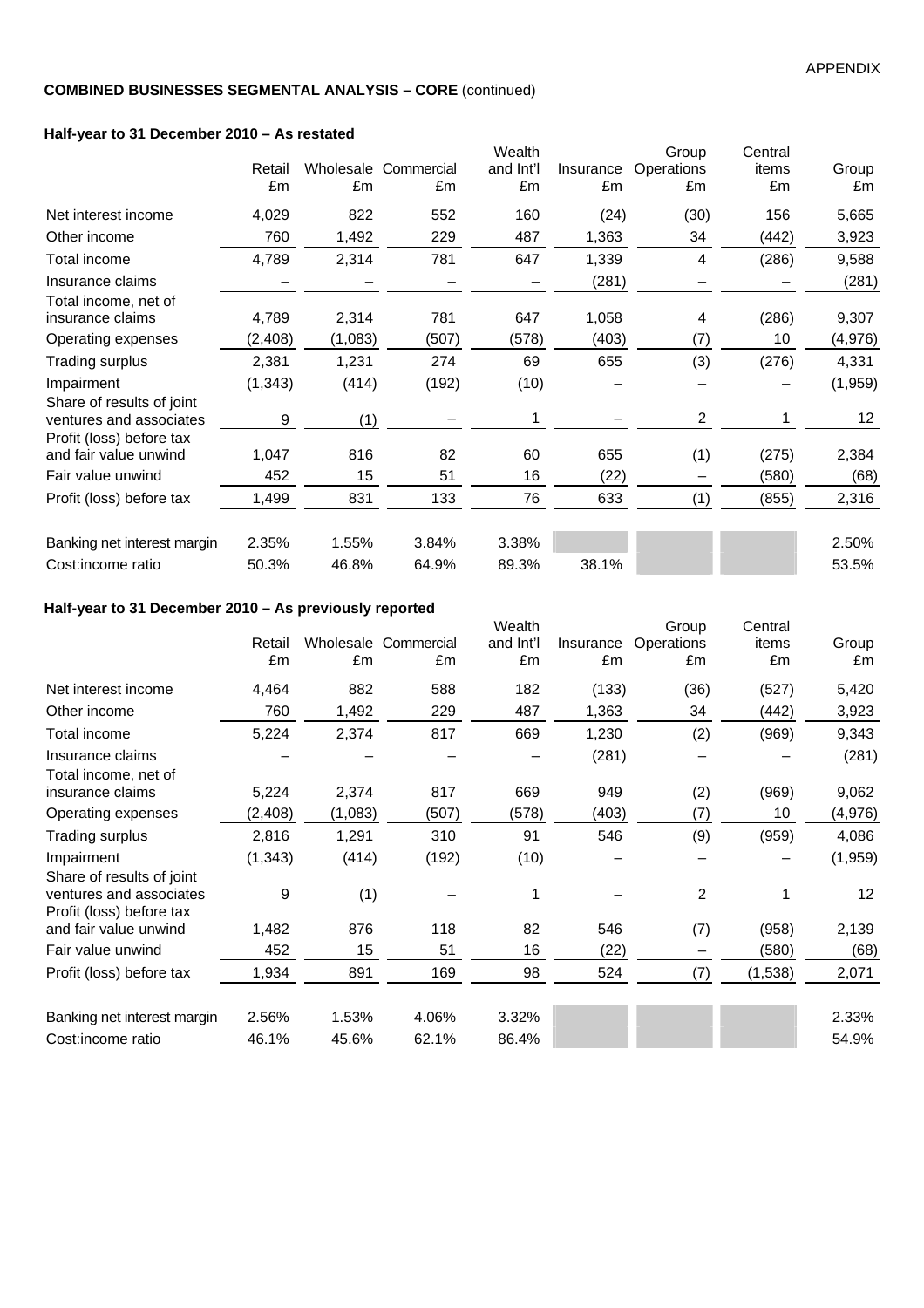### **Full-year to 31 December 2010 – As restated**

| Retail<br>£m | £m               | £m                                                               | Wealth<br>and Int'l<br>£m                                 | Insurance<br>£m | Group<br>Operations<br>£m | Central<br>items<br>£m | Group<br>£m       |
|--------------|------------------|------------------------------------------------------------------|-----------------------------------------------------------|-----------------|---------------------------|------------------------|-------------------|
| 8,112        | 1,777            | 1,088                                                            | 305                                                       | (47)            | (61)                      | 250                    | 11,424            |
| 1,583        | 3,016            | 455                                                              | 990                                                       | 2,650           | 49                        | 398                    | 9,141             |
| 9,695        | 4,793            | 1,543                                                            | 1,295                                                     | 2,603           | (12)                      | 648                    | 20,565            |
|              |                  |                                                                  |                                                           | (542)           |                           |                        | (542)             |
| 9,695        | 4,793            | 1,543                                                            | 1,295                                                     | 2,061           | (12)                      | 648                    | 20,023<br>(9,884) |
|              |                  |                                                                  |                                                           |                 |                           |                        | 10,139            |
| (2,629)      |                  | (381)                                                            | (26)                                                      |                 |                           |                        | (3,612)           |
| 17           | 2                |                                                                  |                                                           | (10)            | 3                         | 2                      | 14                |
| 2,446        | 2,028            | 178                                                              | 160                                                       | 1,238           | (52)                      | 543                    | 6,541             |
| 965          | 24               | 81                                                               | 30                                                        | (43)            |                           | (1, 446)               | (389)             |
| 3,411        | 2,052            | 259                                                              | 190                                                       | 1,195           | (52)                      | (903)                  | 6,152             |
| 2.37%        | 1.59%            | 3.86%                                                            | 3.31%                                                     |                 |                           |                        | 2.48%             |
| 47.8%        | 45.7%            | 63.8%                                                            | 85.6%                                                     | 39.4%           |                           |                        | 49.4%             |
|              | (4,637)<br>5,058 | $\frac{1}{2}$ an-year to 31 December 2010 – As restated<br>2,602 | Wholesale Commercial<br>(2, 191)<br>(984)<br>559<br>(576) | (1, 109)<br>186 | (813)<br>1,248            | (43)<br>(55)           | (107)<br>541      |

### **Full-year to 31 December 2010 – As previously reported**

| Full-year to 31 December 2010 – As previously reported                           |              |                |                            |                           |                 |                           |                        |             |
|----------------------------------------------------------------------------------|--------------|----------------|----------------------------|---------------------------|-----------------|---------------------------|------------------------|-------------|
|                                                                                  | Retail<br>£m | £m             | Wholesale Commercial<br>£m | Wealth<br>and Int'l<br>£m | Insurance<br>£m | Group<br>Operations<br>£m | Central<br>items<br>£m | Group<br>£m |
| Net interest income                                                              | 8,844        | 1,880          | 1,139                      | 340                       | (274)           | (72)                      | (823)                  | 11,034      |
| Other income                                                                     | 1,583        | 3,016          | 455                        | 990                       | 2,650           | 49                        | 398                    | 9,141       |
| Total income                                                                     | 10,427       | 4,896          | 1,594                      | 1,330                     | 2,376           | (23)                      | (425)                  | 20,175      |
| Insurance claims                                                                 |              |                |                            |                           | (542)           |                           |                        | (542)       |
| Total income, net of<br>insurance claims                                         | 10,427       | 4,896          | 1,594                      | 1,330                     | 1,834           | (23)                      | (425)                  | 19,633      |
| Operating expenses                                                               | (4,637)      | (2, 191)       | (984)                      | (1, 109)                  | (813)           | (43)                      | (107)                  | (9,884)     |
| Trading surplus                                                                  | 5,790        | 2,705          | 610                        | 221                       | 1,021           | (66)                      | (532)                  | 9,749       |
| Impairment                                                                       | (2,629)      | (576)          | (381)                      | (26)                      |                 |                           |                        | (3,612)     |
| Share of results of joint<br>ventures and associates<br>Profit (loss) before tax | 17           | $\overline{2}$ |                            |                           | (10)            | 3                         | 2                      | 14          |
| and fair value unwind                                                            | 3,178        | 2,131          | 229                        | 195                       | 1,011           | (63)                      | (530)                  | 6,151       |
| Fair value unwind                                                                | 965          | 24             | 81                         | 30                        | (43)            |                           | (1, 446)               | (389)       |
| Profit (loss) before tax                                                         | 4,143        | 2,155          | 310                        | 225                       | 968             | (63)                      | (1,976)                | 5,762       |
| Banking net interest margin                                                      | 2.54%        | 1.52%          | 4.02%                      | 3.18%                     |                 |                           |                        | 2.31%       |
| Cost:income ratio                                                                | 44.5%        | 44.8%          | 61.7%                      | 83.4%                     |                 |                           |                        | 50.3%       |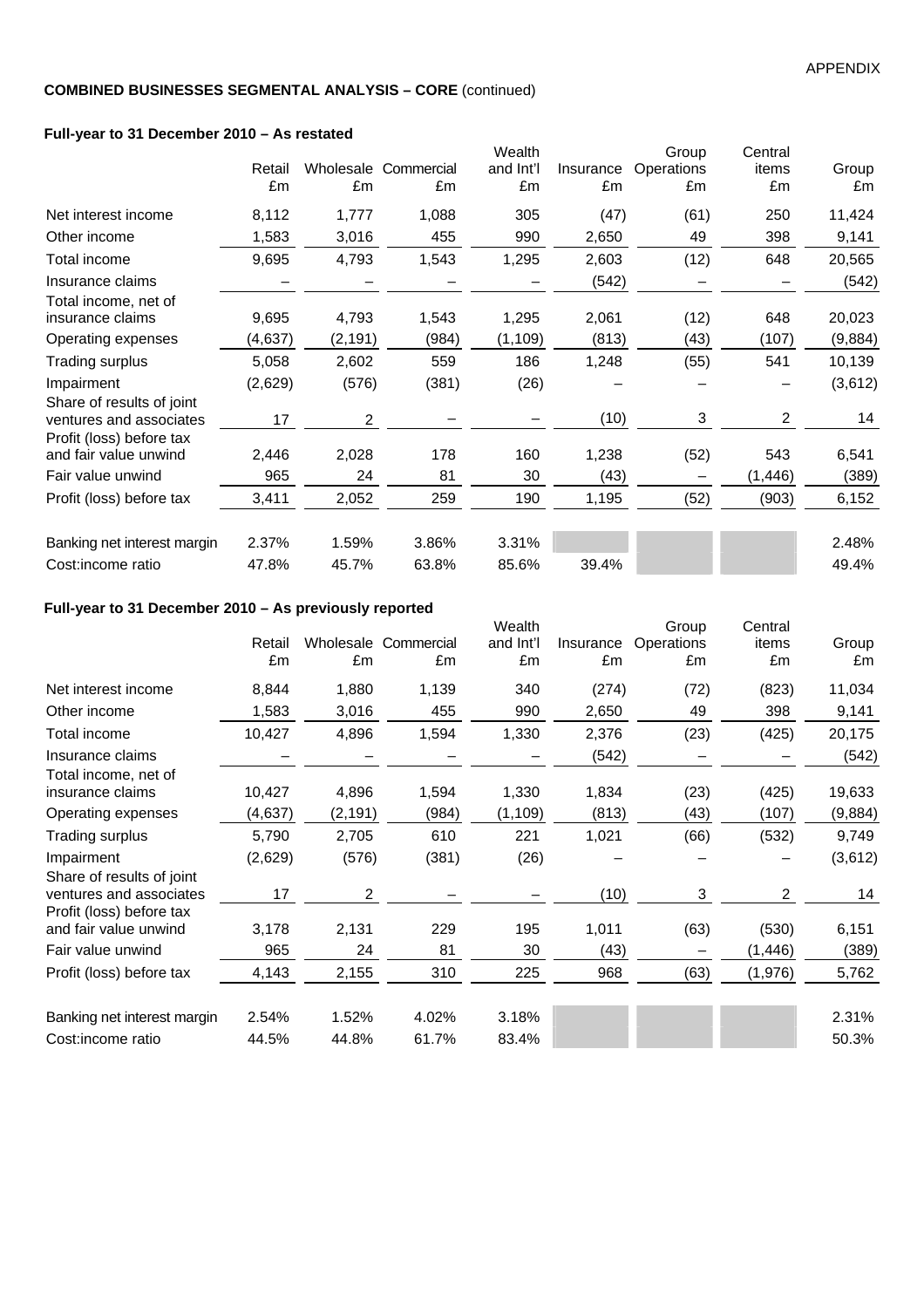### **Half-year to 30 June 2011 – As restated**

|                                                                                  | Retail<br>£m | £m       | <b>Wholesale Commercial</b><br>£m | Wealth<br>and Int'l<br>£m | £m   | Group<br><b>Insurance Operations</b><br>£m | <b>Central</b><br>items<br>£m | Group<br>£m |
|----------------------------------------------------------------------------------|--------------|----------|-----------------------------------|---------------------------|------|--------------------------------------------|-------------------------------|-------------|
| Net interest income                                                              | 182          | 352      | 15                                | 265                       | 5    |                                            |                               | 819         |
| Other income                                                                     | 9            | (271)    |                                   | 127                       | 37   |                                            |                               | (97)        |
| Total income                                                                     | 191          | 81       | 16                                | 392                       | 42   |                                            |                               | 722         |
| Insurance claims                                                                 |              |          |                                   |                           |      |                                            |                               |             |
| Total income, net of<br>insurance claims                                         | 191          | 81       | 16                                | 392                       | 42   |                                            |                               | 722         |
| Operating expenses                                                               | (3)          | (219)    | (3)                               | (227)                     | (20) |                                            |                               | (472)       |
| <b>Trading surplus</b>                                                           | 188          | (138)    | 13                                | 165                       | 22   |                                            |                               | 250         |
| Impairment                                                                       | (121)        | (1, 148) |                                   | (2, 517)                  |      |                                            |                               | (3,786)     |
| Share of results of joint<br>ventures and associates<br>Profit (loss) before tax |              | 9        |                                   | (1)                       |      |                                            |                               | 9           |
| and fair value unwind                                                            | 68           | (1, 277) | 13                                | (2, 353)                  | 22   |                                            |                               | (3,527)     |
| Fair value unwind                                                                | 124          | 1,541    |                                   | 100                       |      |                                            |                               | 1,765       |
| Profit (loss) before tax                                                         | 192          | 264      | 13                                | (2, 253)                  | 22   |                                            |                               | (1,762)     |
| Banking net interest margin                                                      | 1.19%        | 1.47%    | 2.01%                             | 0.88%                     |      |                                            |                               | 1.20%       |

### **Half-year to 30 June 2011 – As previously reported**

|                                                                                  | Retail<br>£m | £m       | <b>Wholesale Commercial</b><br>£m | Wealth<br>and Int'l<br>£m | £m   | Group<br><b>Insurance Operations</b><br>£m | <b>Central</b><br>items<br>£m | Group<br>£m |
|----------------------------------------------------------------------------------|--------------|----------|-----------------------------------|---------------------------|------|--------------------------------------------|-------------------------------|-------------|
| Net interest income                                                              | 204          | 513      | 14                                | 288                       | 6    |                                            |                               | 1,025       |
| Other income                                                                     | 9            | (271)    | 1                                 | 127                       | 37   |                                            |                               | (97)        |
| Total income                                                                     | 213          | 242      | 15                                | 415                       | 43   |                                            |                               | 928         |
| Insurance claims                                                                 |              |          |                                   |                           |      |                                            |                               |             |
| Total income, net of<br>insurance claims                                         | 213          | 242      | 15                                | 415                       | 43   |                                            |                               | 928         |
| Operating expenses                                                               | (3)          | (219)    | (3)                               | (227)                     | (20) |                                            |                               | (472)       |
| <b>Trading surplus</b>                                                           | 210          | 23       | 12                                | 188                       | 23   |                                            |                               | 456         |
| Impairment                                                                       | (121)        | (1, 148) |                                   | (2, 517)                  |      |                                            |                               | (3,786)     |
| Share of results of joint<br>ventures and associates<br>Profit (loss) before tax |              | 9        |                                   | (1)                       |      |                                            |                               | 9           |
| and fair value unwind                                                            | 90           | (1, 116) | 12                                | (2, 330)                  | 23   |                                            |                               | (3, 321)    |
| Fair value unwind                                                                | 124          | 1,541    |                                   | 100                       |      |                                            |                               | 1,765       |
| Profit (loss) before tax                                                         | 214          | 425      | 12                                | (2, 230)                  | 23   |                                            |                               | (1, 556)    |
| Banking net interest margin                                                      | 1.36%        | 1.36%    | 1.76%                             | 1.01%                     |      |                                            |                               | 1.23%       |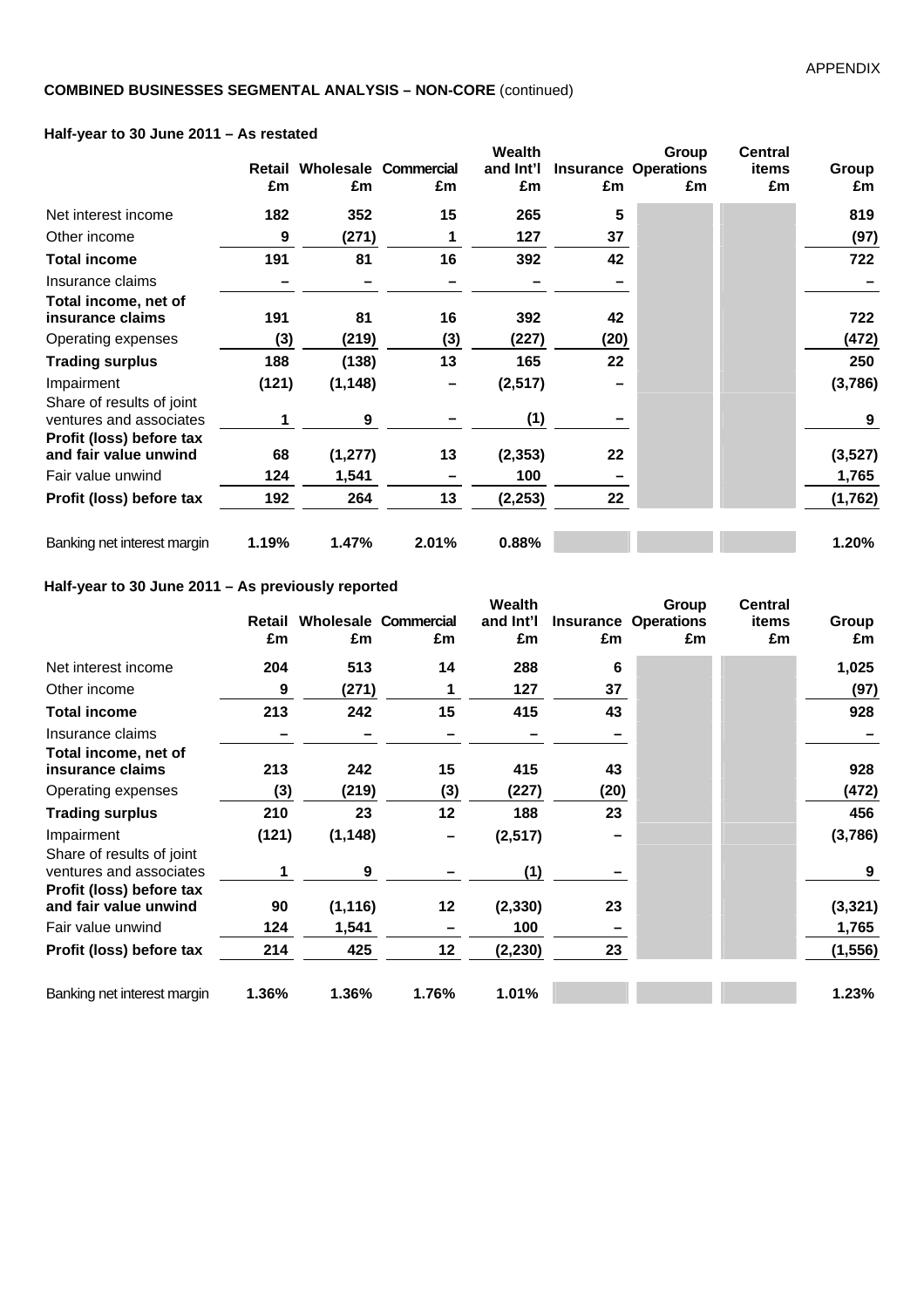### **Half-year to 30 June 2010 – As restated**

|                                                      | Retail<br>£m | £m       | Wholesale Commercial<br>£m | Wealth<br>and Int'l<br>£m | Insurance<br>£m | Group<br>Operations<br>£m | Central<br>items<br>£m | Group<br>£m |
|------------------------------------------------------|--------------|----------|----------------------------|---------------------------|-----------------|---------------------------|------------------------|-------------|
| Net interest income                                  | 274          | 453      | 21                         | 400                       | 4               |                           |                        | 1,152       |
| Other income                                         | 13           | 464      | 1                          | 102                       | 33              |                           |                        | 613         |
| Total income                                         | 287          | 917      | 22                         | 502                       | 37              |                           |                        | 1,765       |
| Insurance claims                                     |              |          |                            |                           |                 |                           |                        |             |
| Total income, net of<br>insurance claims<br>Costs:   | 287          | 917      | 22                         | 502                       | 37              |                           |                        | 1,765       |
| Operating expenses<br>Impairment of                  | (4)          | (293)    | (4)                        | (213)                     | (13)            |                           |                        | (527)       |
| tangible fixed assets                                |              | (150)    |                            |                           |                 |                           |                        | (150)       |
|                                                      | (4)          | (443)    | (4)                        | (213)                     | (13)            |                           |                        | (677)       |
| <b>Trading surplus</b>                               | 283          | 474      | 18                         | 289                       | 24              |                           |                        | 1,088       |
| Impairment                                           | (49)         | (2,639)  | (1)                        | (2, 212)                  |                 |                           |                        | (4,901)     |
| Share of results of joint<br>ventures and associates |              | (63)     |                            | (1)                       |                 |                           |                        | (64)        |
| Profit (loss) before tax<br>and fair value unwind    | 234          | (2, 228) | 17                         | (1, 924)                  | 24              |                           |                        | (3, 877)    |
| Fair value unwind                                    | 70           | 1,424    |                            | 150                       |                 |                           |                        | 1,644       |
| Profit (loss) before tax                             | 304          | (804)    | 17                         | (1, 774)                  | 24              |                           |                        | (2, 233)    |
| Banking net interest margin                          | 1.65%        | 1.61%    | 1.98%                      | 1.25%                     |                 |                           |                        | 1.49%       |

# **Half-year to 30 June 2010 – As previously reported**

|                                                      | Retail<br>£m | £m       | Wholesale Commercial<br>£m | Wealth<br>and Int'l<br>£m | Insurance<br>£m | Group<br>Operations<br>£m | Central<br>items<br>£m | Group<br>£m |
|------------------------------------------------------|--------------|----------|----------------------------|---------------------------|-----------------|---------------------------|------------------------|-------------|
| Net interest income                                  | 256          | 578      | 20                         | 438                       | 5               |                           |                        | 1,297       |
| Other income                                         | 13           | 464      |                            | 102                       | 33              |                           |                        | 613         |
| <b>Total income</b>                                  | 269          | 1,042    | 21                         | 540                       | 38              |                           |                        | 1,910       |
| Insurance claims                                     |              |          |                            |                           |                 |                           |                        |             |
| Total income, net of<br>insurance claims<br>Costs:   | 269          | 1,042    | 21                         | 540                       | 38              |                           |                        | 1,910       |
| Operating expenses<br>Impairment of                  | (4)          | (293)    | (4)                        | (213)                     | (13)            |                           |                        | (527)       |
| tangible fixed assets                                |              | (150)    |                            |                           |                 |                           |                        | (150)       |
|                                                      | (4)          | (443)    | (4)                        | (213)                     | (13)            |                           |                        | (677)       |
| <b>Trading surplus</b>                               | 265          | 599      | 17                         | 327                       | 25              |                           |                        | 1,233       |
| Impairment                                           | (49)         | (2,639)  | (1)                        | (2, 212)                  |                 |                           |                        | (4,901)     |
| Share of results of joint<br>ventures and associates |              | (63)     |                            | (1)                       |                 |                           |                        | (64)        |
| Profit (loss) before tax<br>and fair value unwind    | 216          | (2, 103) | 16                         | (1,886)                   | 25              |                           |                        | (3, 732)    |
| Fair value unwind                                    | 70           | 1,424    |                            | 150                       |                 |                           |                        | 1,644       |
| Profit (loss) before tax                             | 286          | (679)    | 16                         | (1,736)                   | 25              |                           |                        | (2,088)     |
| Banking net interest margin                          | 1.57%        | 1.51%    | 1.85%                      | 1.44%                     |                 |                           |                        | 1.50%       |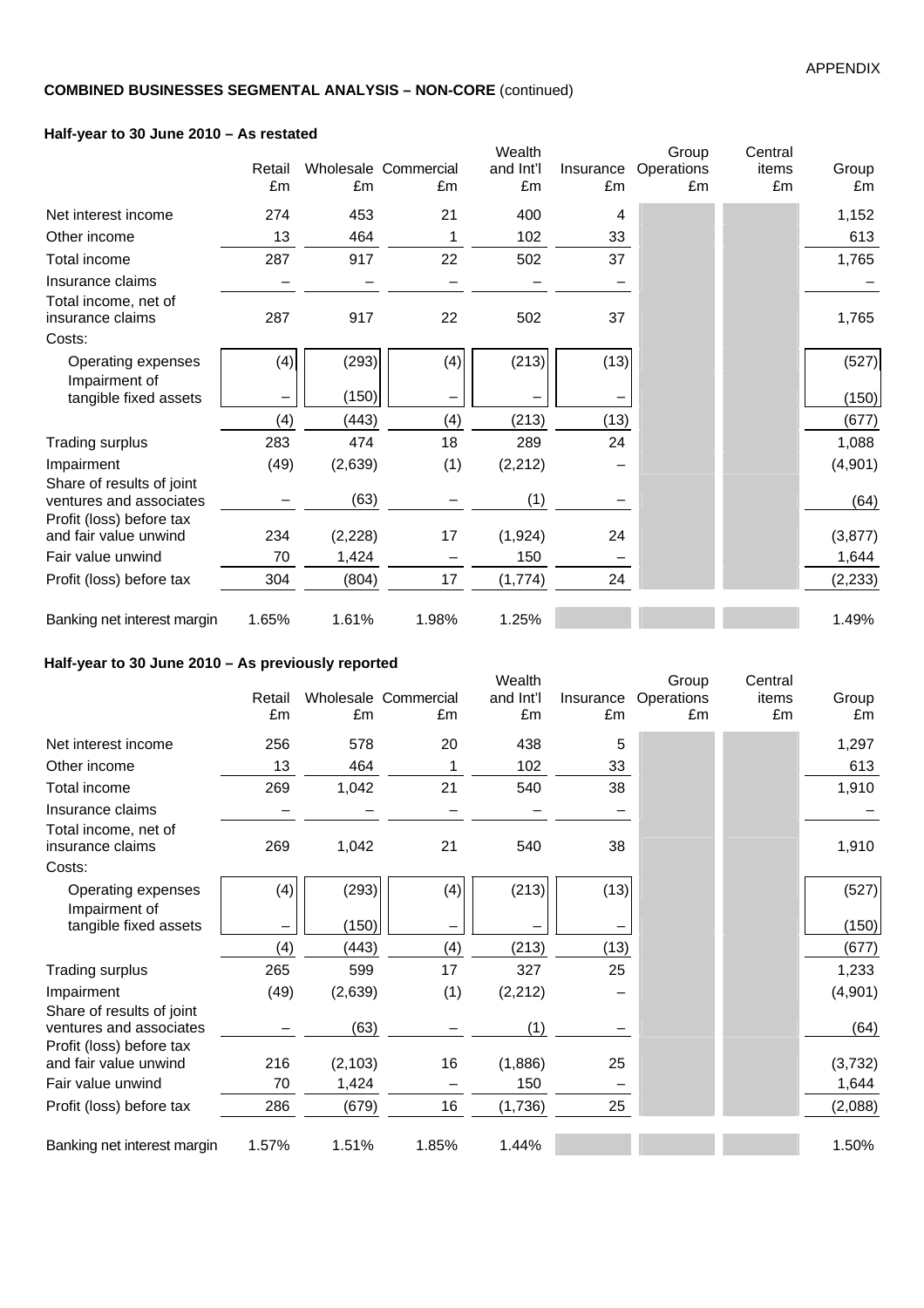### **Half-year to 31 December 2010 – As restated**

| $\frac{1}{2}$ and $\frac{1}{2}$ and $\frac{1}{2}$ becompled zo to $\frac{1}{2}$ as restated |              |       |                            | Wealth          |                 |                           |                        |             |
|---------------------------------------------------------------------------------------------|--------------|-------|----------------------------|-----------------|-----------------|---------------------------|------------------------|-------------|
|                                                                                             | Retail<br>£m | £m    | Wholesale Commercial<br>£m | and Int'l<br>£m | Insurance<br>£m | Group<br>Operations<br>£m | Central<br>items<br>£m | Group<br>£m |
| Net interest income                                                                         | 262          | 617   | 18                         | 345             | 4               |                           |                        | 1,246       |
| Other income                                                                                | 11           | 199   | 1                          | 68              | 131             |                           |                        | 410         |
| Total income                                                                                | 273          | 816   | 19                         | 413             | 135             |                           |                        | 1,656       |
| Insurance claims                                                                            |              |       |                            |                 |                 |                           |                        |             |
| Total income, net of<br>insurance claims                                                    | 273          | 816   | 19                         | 413             | 135             |                           |                        | 1,656       |
| Operating expenses                                                                          | (3)          | (268) | (4)                        | (214)           | (28)            |                           |                        | (517)       |
| <b>Trading surplus</b>                                                                      | 270          | 548   | 15                         | 199             | 107             |                           |                        | 1,139       |
| Impairment                                                                                  | (69)         | (849) |                            | (3,750)         |                 |                           |                        | (4,668)     |
| Share of results of joint<br>ventures and associates<br>Profit (loss) before tax            |              | (34)  |                            | (7)             |                 |                           |                        | (41)        |
| and fair value unwind                                                                       | 201          | (335) | 15                         | (3,558)         | 107             |                           |                        | (3,570)     |
| Fair value unwind                                                                           | 70           | 1,601 |                            | 192             |                 |                           |                        | 1,863       |
| Profit (loss) before tax                                                                    | 271          | 1,266 | 15                         | (3,366)         | 107             |                           |                        | (1,707)     |
| Banking net interest margin                                                                 | 1.63%        | 1.59% | 1.97%                      | 1.10%           |                 |                           |                        | 1.43%       |

### **Half-year to 31 December 2010 – As previously reported**

|                                                                                  | Retail<br>£m | £m    | Wholesale Commercial<br>£m | Wealth<br>and Int'l<br>£m | Insurance<br>£m | Group<br>Operations<br>£m | Central<br>items<br>£m | Group<br>£m |
|----------------------------------------------------------------------------------|--------------|-------|----------------------------|---------------------------|-----------------|---------------------------|------------------------|-------------|
| Net interest income                                                              | 278          | 793   | 16                         | 398                       | 6               |                           |                        | 1,491       |
| Other income                                                                     | 11           | 199   |                            | 68                        | 131             |                           |                        | 410         |
| Total income                                                                     | 289          | 992   | 17                         | 466                       | 137             |                           |                        | 1,901       |
| Insurance claims                                                                 |              |       |                            |                           |                 |                           |                        |             |
| Total income, net of<br>insurance claims                                         | 289          | 992   | 17                         | 466                       | 137             |                           |                        | 1,901       |
| Operating expenses                                                               | (3)          | (268) | (4)                        | (214)                     | (28)            |                           |                        | (517)       |
| Trading surplus                                                                  | 286          | 724   | 13                         | 252                       | 109             |                           |                        | 1,384       |
| Impairment                                                                       | (69)         | (849) |                            | (3,750)                   |                 |                           |                        | (4,668)     |
| Share of results of joint<br>ventures and associates<br>Profit (loss) before tax |              | (34)  |                            | (7)                       |                 |                           |                        | (41)        |
| and fair value unwind                                                            | 217          | (159) | 13                         | (3,505)                   | 109             |                           |                        | (3, 325)    |
| Fair value unwind                                                                | 70           | 1,601 |                            | 192                       |                 |                           |                        | 1,863       |
| Profit (loss) before tax                                                         | 287          | 1,442 | 13                         | (3, 313)                  | 109             |                           |                        | (1, 462)    |
| Banking net interest margin                                                      | 1.75%        | 1.56% | 1.88%                      | 1.34%                     |                 |                           |                        | 1.52%       |